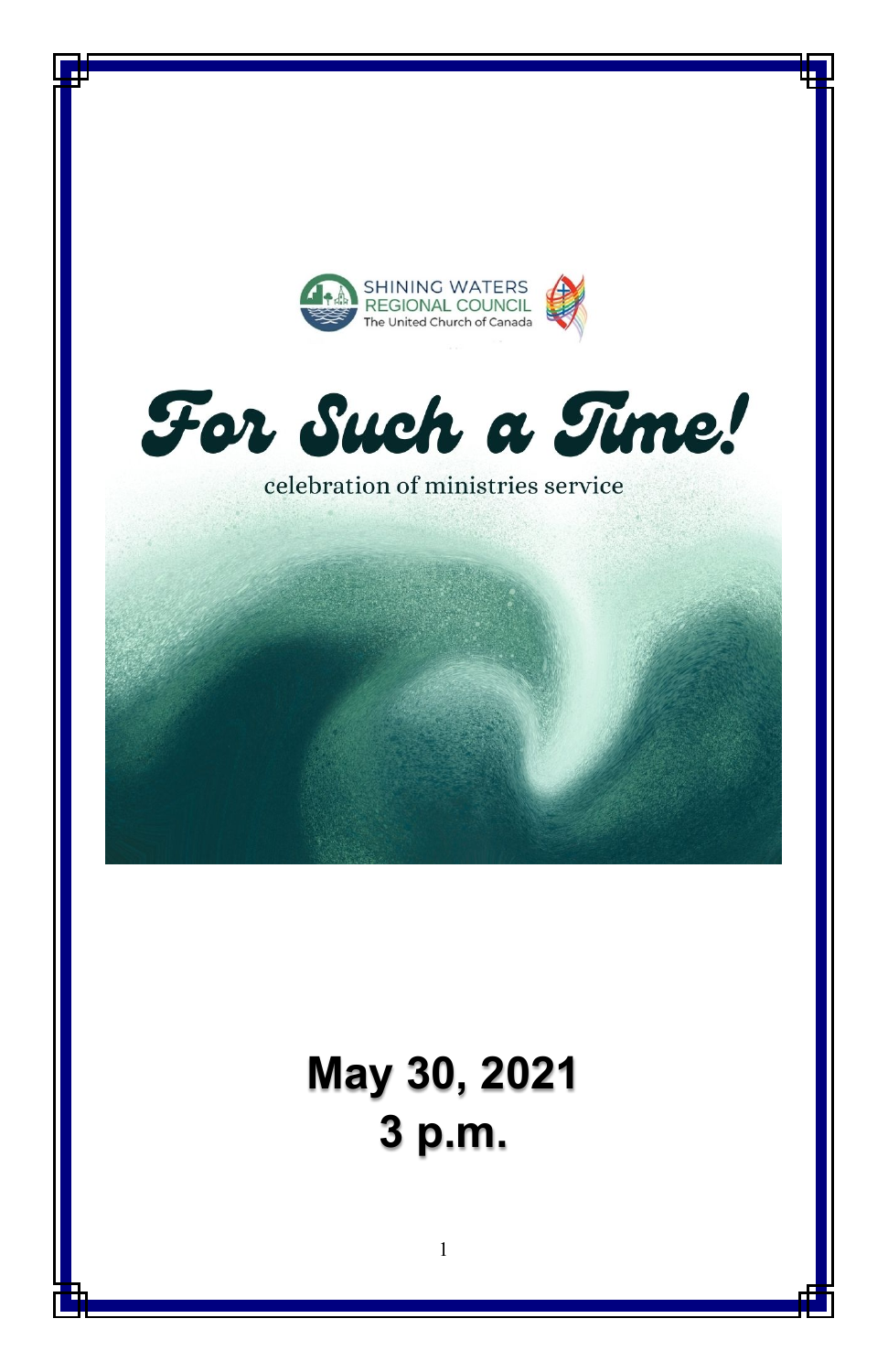# **SHINING WATERS REGIONAL COUNCIL** *Celebration of Ministries Service*

**Sunday, May 30, 2021 3:00 p.m.** Zoom and YouTube

# **Theme: Hope Spring Forth, We Are Not Alone**

# **WE GATHER AS GOD'S PEOPLE**

#### PRELUDE

WORDS OF WELCOME AND GATHERING

OPENING PRAYER

ACKNOWLEDGEMENT OF THE LAND

LIGHTING OF THE FOUR DIRECTIONS CANDLE

HYMN: Uyai Mose (Come, All You People) MV 2

CALL TO WORSHIP

- One: God be with you
- **All: And also with you**
- One: We long to gather on the banks of the river Where cool flowing waters calls us to experience life giving water.
- **All: Come let us worship the One who was, is, and is to come!**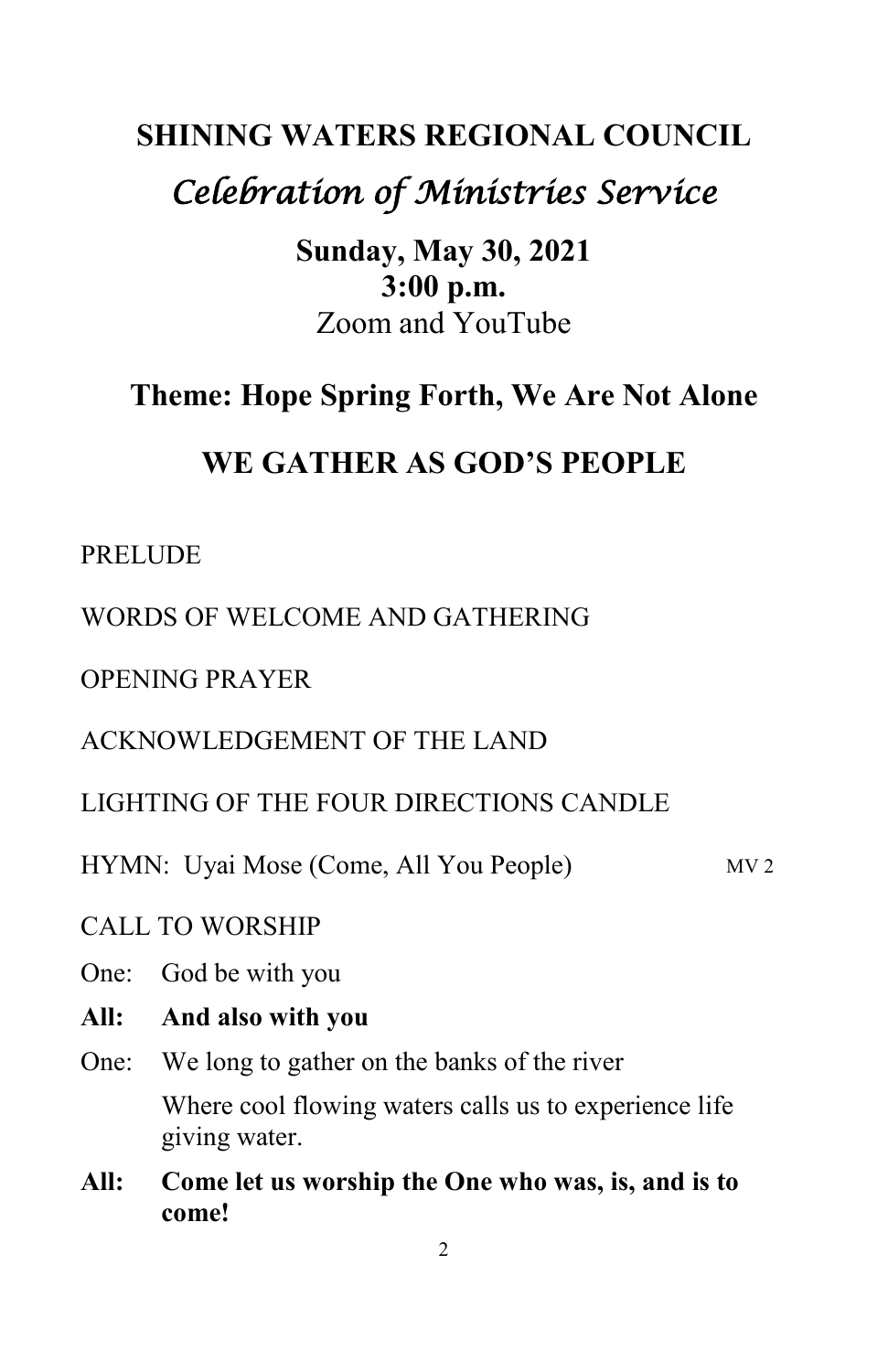#### OPENING PRAYER & PRAYER OF CONFESSION**:**

**You are our God, and we seek your face. Our souls' thirst for your presence, we long to feel the warmth of your love. During this season of Pandemic, we find ourselves yearning for the lifegiving water you offer. Death and dying is all around us but we we're not defined by it. hope springs forth; like Jeremiah we too are assured that we will rise again. God of Abraham and Sarah, there are times when we doubt what you tell us. Times when we do not even listen for your voice. Forgive us, God, when we go our own way and ignore you. Help us to be attuned to your voice and to follow where you lead! This we ask in Jesus' forgiving name.**

| <b>ASSURANCE OF HOPE</b> |  |
|--------------------------|--|
|                          |  |

#### CELEBRATING RETIREES

#### CELEBRATING JUBILANDS

HYMN: We Have this Ministry VU 510

# **WE LISTEN FOR GOD'S WISDOM**

SCRIPTURE: Jeremiah 1: 1-11 (in Filipino and French) A conversation between Jeremiah and God

| SOLO: Lord, Prepare Me to be a Sanctuary | MV 18              |
|------------------------------------------|--------------------|
| SCRIPTURE: Jeremiah 1:1-11 (in English)  |                    |
| HYMN: There is a Time                    | MV 165             |
| <b>SERMON:</b> For Such a Time as This   | Rev. Michael Blair |

General Secretary, The United Church of Canada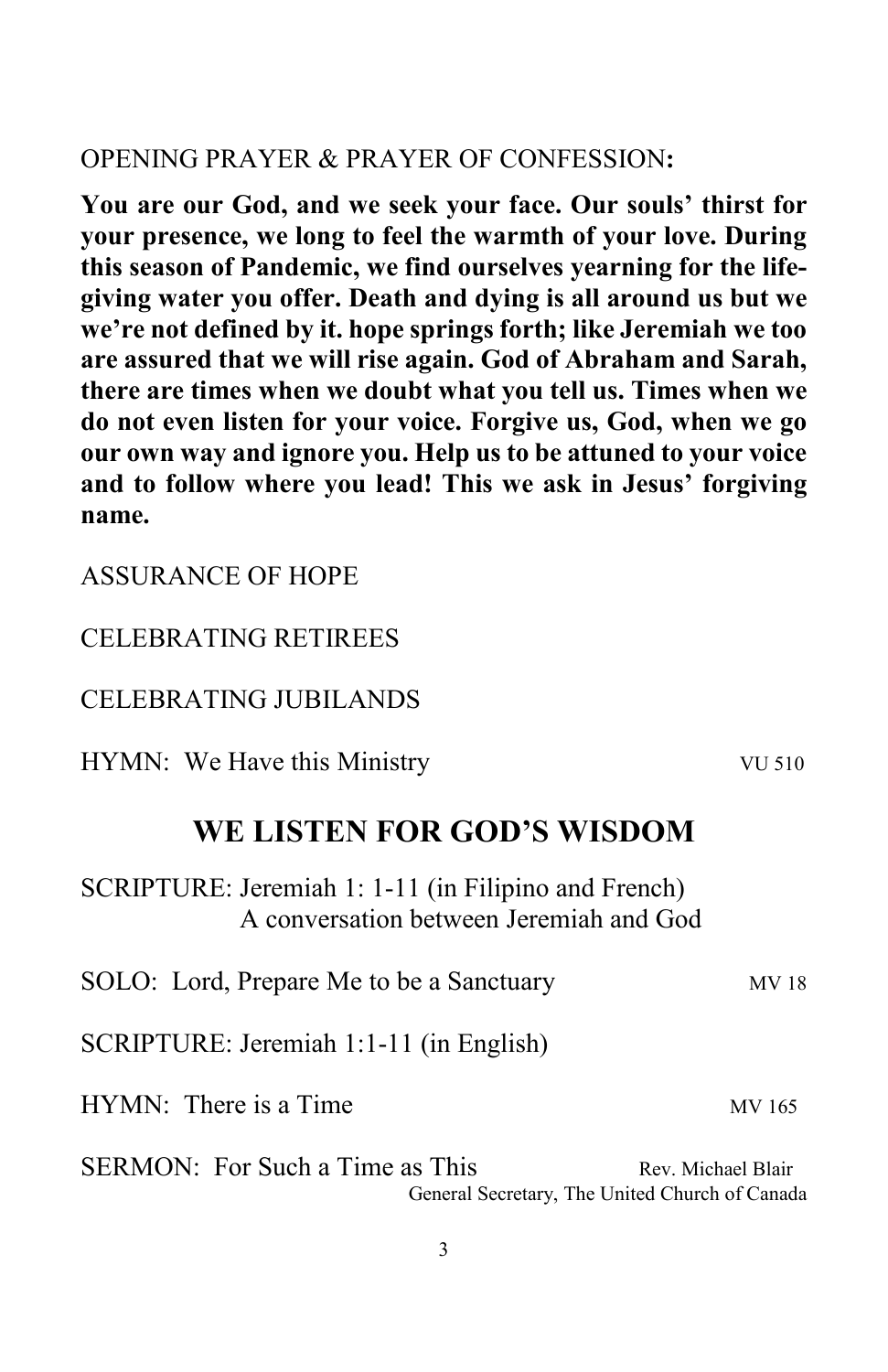# **WE RESPOND TO GOD'S CALL Celebration of Ministry**

# COMMISSIONING, ORDINATION, ADMISSION

# COMMISSIONING Alana Martin Bri-anne Swan

One: And so we sing to celebrate the commissioning of Alana and Bri-anne:

I Have Called you by your Name, v.  $1 \& 2$  MV 161

### ORDINATION Kevin Moore

One: And so we sing to celebrate the ordination of Kevin:

I Have Called you by your Name, v.  $3 & 4$  MV 161

# ADMISSION Carmen Llanos

# Julia YunJung Kim

One: And so we sing to celebrate the admission of Carmen and Julia:

Jesus, You Have Come to the Lakeshore VU563

# A TIME OF OFFERING

# **WE GATHER AT THE TABLE**

# **COMMUNION**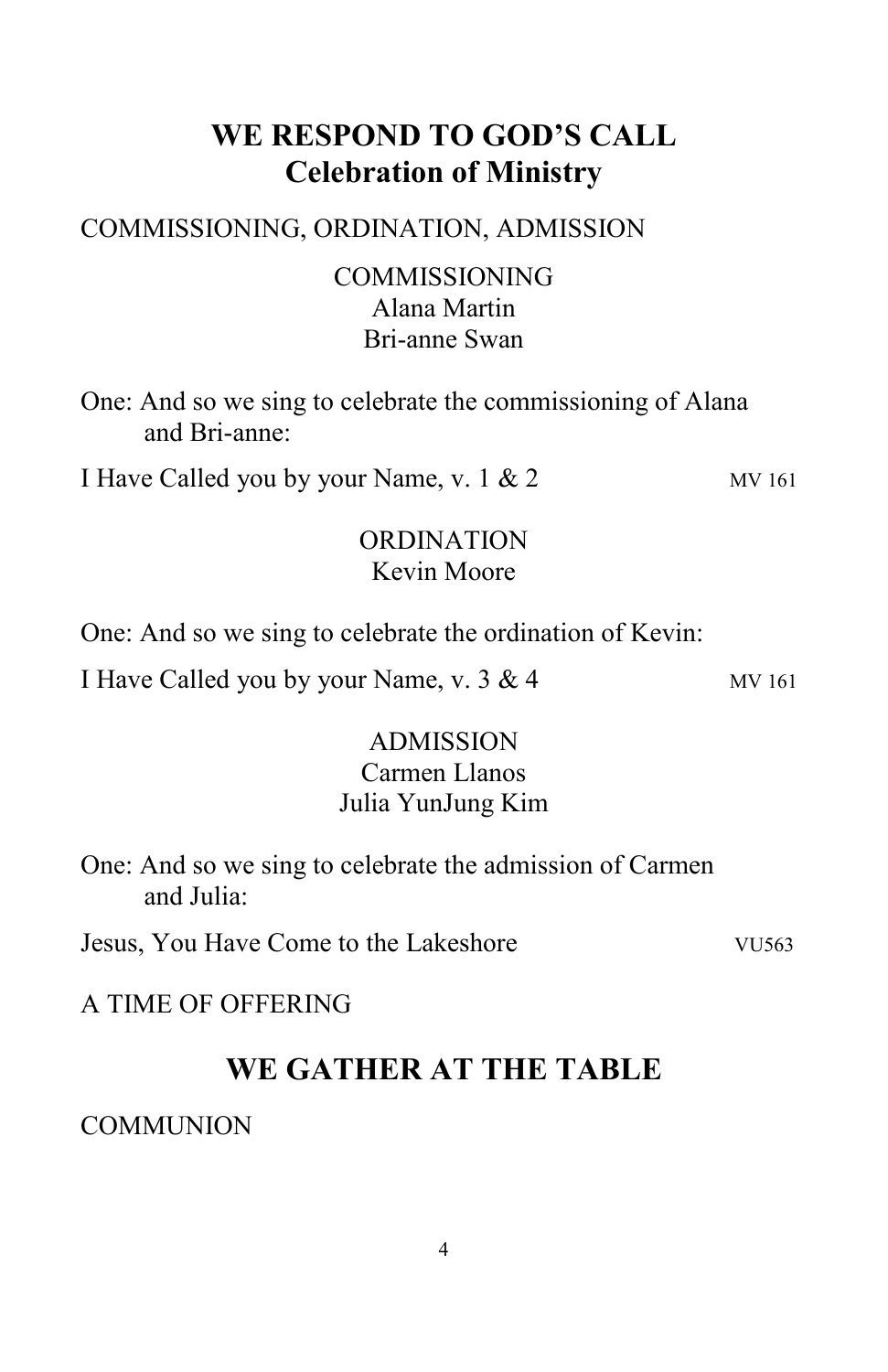# THE BREAKING OF THE BREAD AND POURING OF THE CUP

### THE SERVING OF THE BREAD AND CUP

 $HYMN: Draw the Circle Wide$ 

# **WE ARE SENT INTO THE WORLD**

#### COMMISSIONING and BENEDICTION

The Water Song\*

#### **POSTLUDE**

Text of hymns reproduced with permission under One License #A-721027

\*The Water Song was written by Irene Wawatie Jerome for Grandfather William Commanda's 2002 Circle of All Nations gathering. It is recorded with permission from the Wawatie and Commanda families and the Circle of All Nations Foundation and the Elders in Canada. It is used here with permission of Grandmother Nancy Andry and Elders who tell us:

*This is a sacred song and great care has been taken to protect it while we have taught it all over the world to millions of people.* 

*This is a prayer song traditionally sung by Algonquin women. The men stand behind the women to support them, but they do not sing the song.*